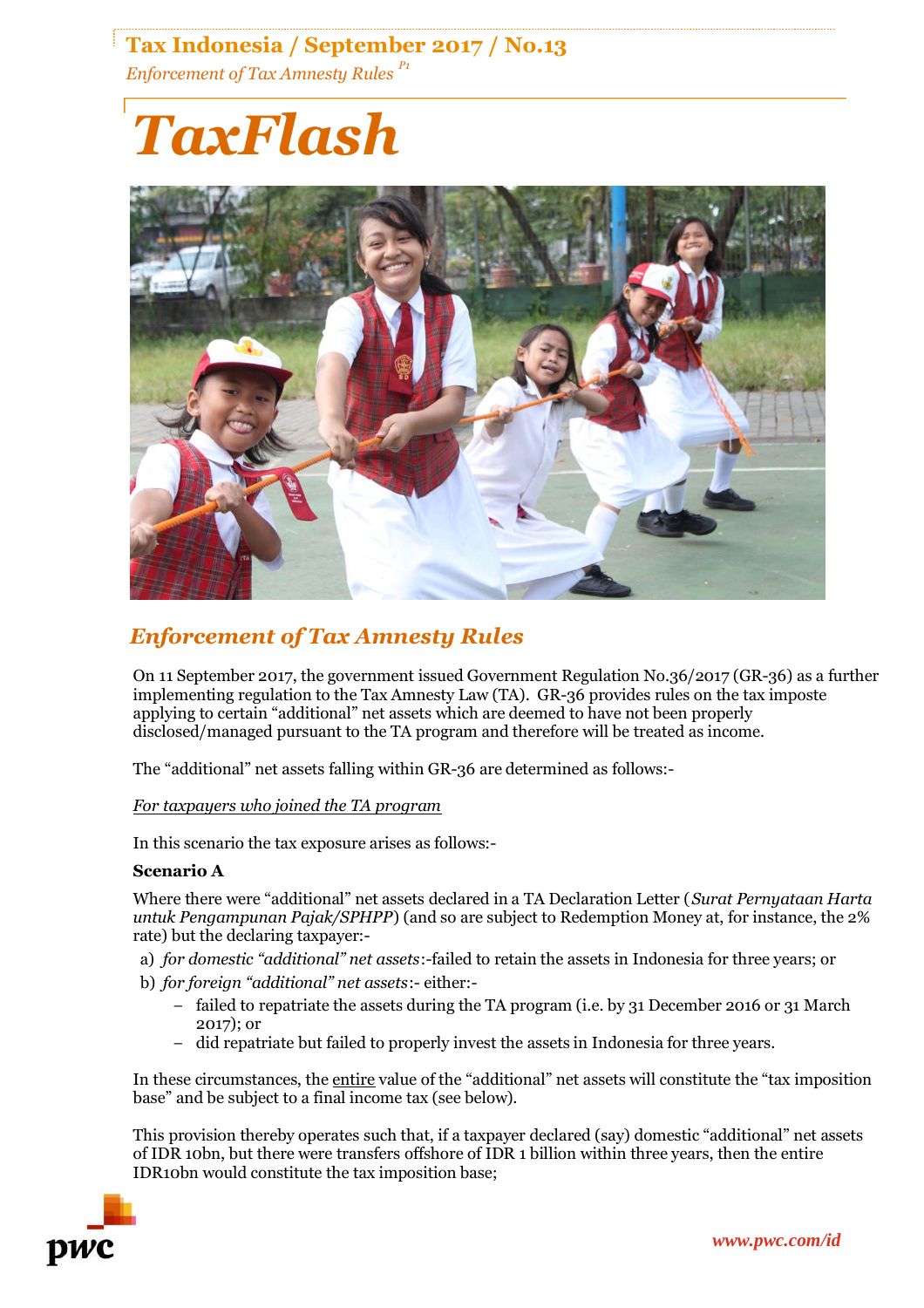#### **Scenario B**

Where there is "information" in relation to "additional" net assets which were not declared in the relevant SPHPP. Situations in which this information is deemed to arise include (but are not limited to):-

a) where the net assets' movement reported in an Annual Income Tax Return (AITR) for the period immediately prior to the TA (generally the 31 December 2015 return), and filed after the TA (i.e. 1 July 2016) and onwards, is not reconciled to the net income plus additional capital declared in that AITR.

For instance, if a taxpayer submits its 31 December 2015 AITR in August 2016 showing a net income of IDR 3bn and additional capital of IDR 2bn, then the additional net assets in 2015 should be IDR 5bn. However, if the net assets' movement between the 2014 and 2015 AITRs is IDR 7bn, then the discrepancy of IDR 2bn will be treated as "additional net assets" and so also represent the tax imposition base; or

b) where the Directorate General of Tax (DGT) indicated that there were undeclared net assets relating to a SPHPP as filed and the DGT then issued a revised Tax Amnesty Approval Letter (*Surat Keterangan Pengampunan Pajak/SKPP*) for which the additional Redemption Money remains outstanding.

Note that the "additional" net assets can be deemed to arise simply when the DGT determines that an increase in additional net assets also means that the relevant Redemption Money rate actually used by the taxpayer was too low.

For instance, if the DGT issues a revised SKPP increasing the Redemption Money rate from (say) 0.5% to 2%, then the SKPP will be treated as deeming a similar increase in underreported assets (i.e. by a multiple of four in this case).

In any scenario relating to undeclared assets, the "additional" net assets will be treated as still being owned by the taxpayer at the end of the fiscal year prior to the TA. The final income tax due will also be subject to a 200% sanction.

#### *For taxpayers who did not join the TA program*

This scenario covers taxpayers who did not submit a SPHPP but the DGT, before 2019, obtains information in relation to the existence of "additional" net assets acquired between 1 January 1985 to 31 December 2015.

In this case, the "additional" net assets are treated as still being owned by the taxpayer at the end of the fiscal year immediately prior to the TA (generally 31 December 2015) and to have also not have been reported in the AITR immediately prior to the issuance of the tax audit instruction letter.

#### *Tax Rates*

The tax to be applied is levied pursuant to Article 4(2) of the Income Tax Law and, as such, constitutes a final tax. The actual liability is calculated by applying the relevant tax rate against the "income tax imposition base" as follows:-

- a) for corporate taxpayers-@25%
- b) for individual taxpayers-@30%

c) for "certain" other taxpayers-@12.5% with certain taxpayers being those with:-

- i) gross income from business and/or freelance jobs in the fiscal year prior to the TA of up to IDR 4.8bn; or
- ii) gross income other than i) (i.e. other income) in the fiscal year prior to the TA of up to IDR 632mn; or
- iii)gross income from business, freelance jobs or other income in the fiscal year prior to TA of up to IDR 4.8bn with the other income maximum being IDR 632mn.

In addition, one of the following must be available to support the gross income:-

- i) for "certain" taxpayers who joined the TA program:-
	- A. the last AITR prior to the TA; or
	- B. the Statement Letter regarding gross turnover as attached to the SPHPP; or
	- C. a Statement Letter regarding gross turnover\*;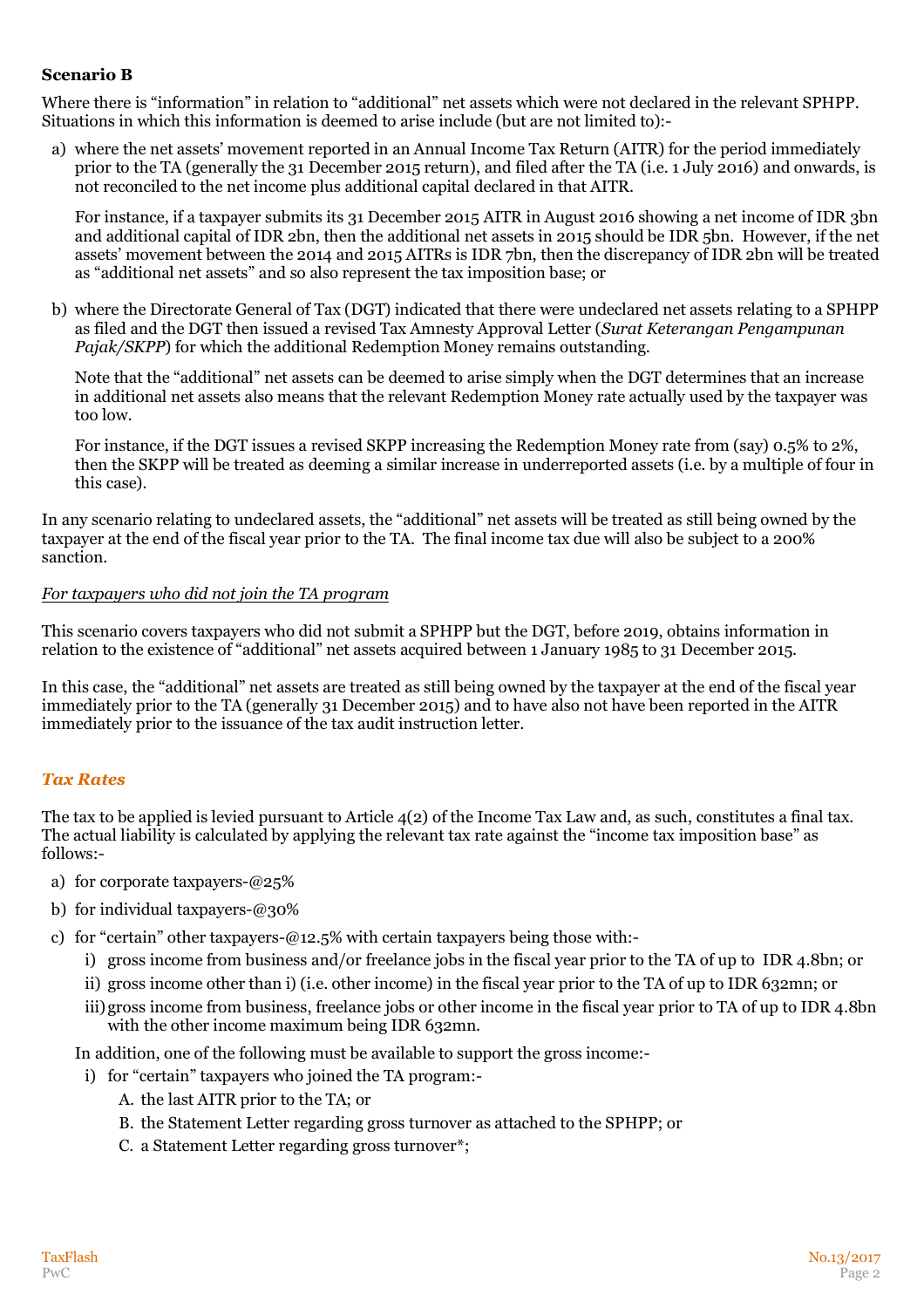- ii) for taxpayers who did not join the TA program:-
	- A. a tax assessment/decision letter for Income Tax for the fiscal year prior to the TA and prior to any tax audit instruction letter to assessment of the deemed income under GR-36;
	- B. the AITR filed immediately prior to the TA if no assessment has issued for the fiscal year prior to the TA; or
	- C. a Statement Letter regarding the gross turnover\*.

\*accepted only if the DGT has no other data.

#### *Value of Net Assets*

The value of the net assets at the end of the fiscal year immediately prior to the TA will be based on:-

- a) for cash amounts the nominal value; or
- b) for non-cash amounts pursuant to a valuation performed by the DGT

#### *Year in which tax imposition base arises*

The tax imposition base, and therefore the final income tax liability, arises as follows:

- a) *for additional net assets outlined in TA Program Scenario A) above*:- at the end of the 2016 fiscal year;
- b) *for net assets outlined in TA Program Scenario B.b) above*:- upon the issuance of the adjustment pursuant to a Revision of the relevant SKPP;
- c) *in all other cases*:- upon the issuance of the tax audit instruction letter to assess the deemed income under GR-36.